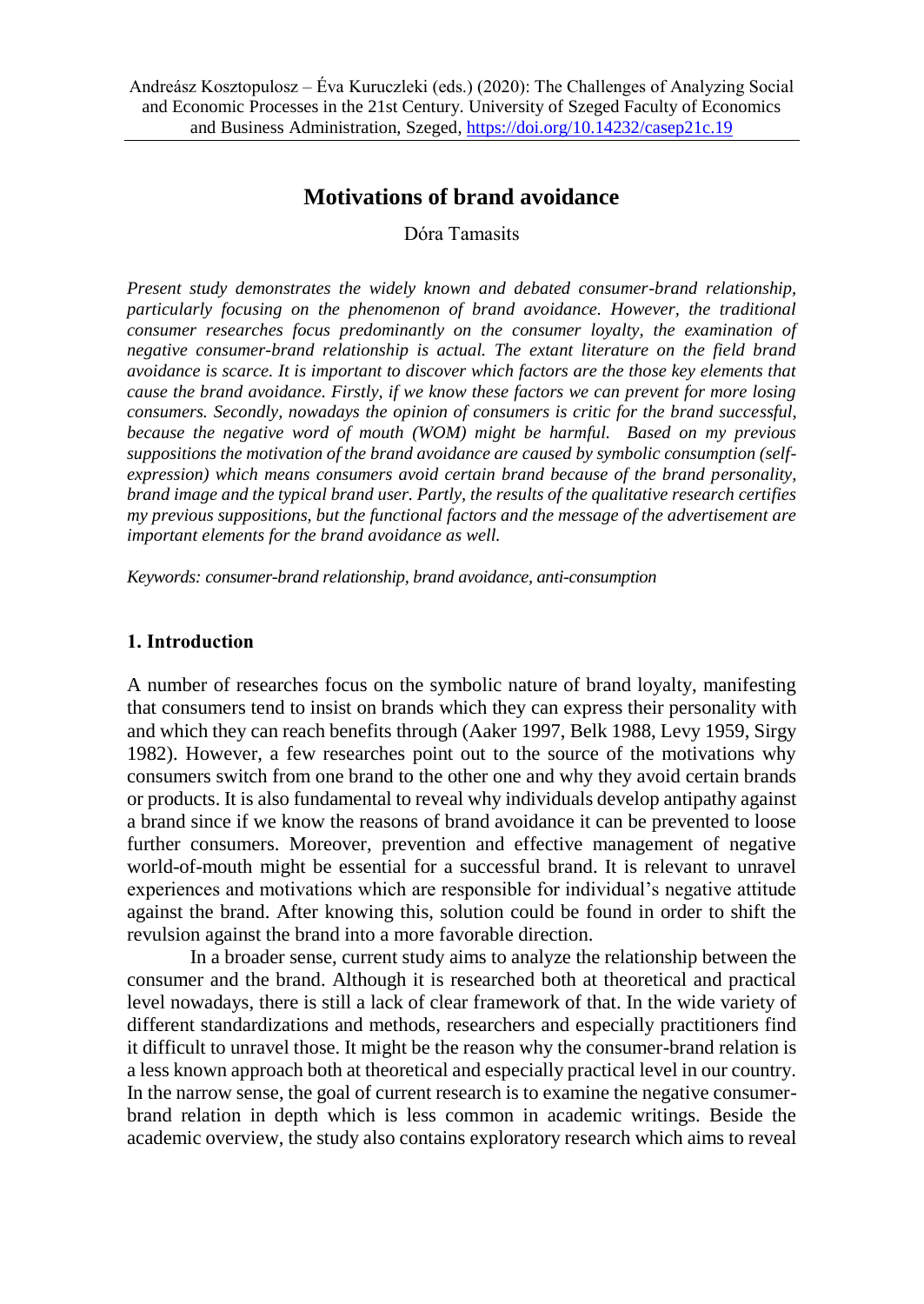the inducement of negative consumer-brand relation. The purpose of the primary research is to uncover the reasons which have an important role in negative consumerbrand relation, provided that consumer can afford to purchase a certain brand, it is available for the consumer but he deliberately chooses to avoid the brand and purchases one (or any) competitor of the certain brand.

### **2. Anti-consumption as the theoretical background of brand avoidance**

A small variety of negative consumer-brand relation can be found among academic writings; therefore, this phenomenon is discussed within the field of anticonsumption. In case of negative consumer-brand relation, researches about anticonsumption are considered important which affect consumer's dissatisfaction, consumer's resistance and self-image (Lee et al. 2009a, Lee et al. 2009b, Iyer- Muncy 2009). In the researches of anti-consumption there is an attempt to reveal why consumers do not purchase certain brands or why they tend to decrease the purchase of a certain brand. In the field of anti-consumption one of the most important achievements is the standardization of anti-consumers that is connected to Iyer-Muncy (2009). The authors distinguished four different types according to the subject and purpose of their decreasing consumption. Based on that, chart No. 1 shows the consumer categories of anti-consumption.

|                                |                                            | <b>Purpose of anti-consumption</b> |                          |
|--------------------------------|--------------------------------------------|------------------------------------|--------------------------|
|                                |                                            | Societal Concerns                  | <b>Personal Concerns</b> |
| Object of anti-<br>consumption | General (all<br><i>consumption</i> )       | Global impact<br>consumers         | Simplifiers              |
|                                | Specific (individual<br>brand or products) | Market activists                   | Anti-loyal<br>consumers  |

*Table 1* Four categories of anti-consumption

*Source:* Iyer–Muncy 2009 p. 161 self-edited

The table shows that there are consumers who tend to decrease or stop their consumption in general for all products, however, there are consumers who do this only for a few brands. Another important factor in distinguishing whether individuals consider social and environment issues (sustainability) or there is rather a personal motive of decreasing or stopping their consumption. One of the groups of anticonsumers is the group of activists protesting against global problems. In their point of view, the consumer society and the current level of the consumption have a negative effect on our environment. The over-consumption generates several problems and causes irretrievable damage in the ecosystem of the Earth. In order to draw attention to the negative effects of the over-consumption today and to how over-consumption influences our society and environment; an initiative was formed under the name "Buy Nothing Day" which can be considered as the opposite of Black Friday. The second group of the consumers against purchasing is "Simplifiers" (Holt 1998). They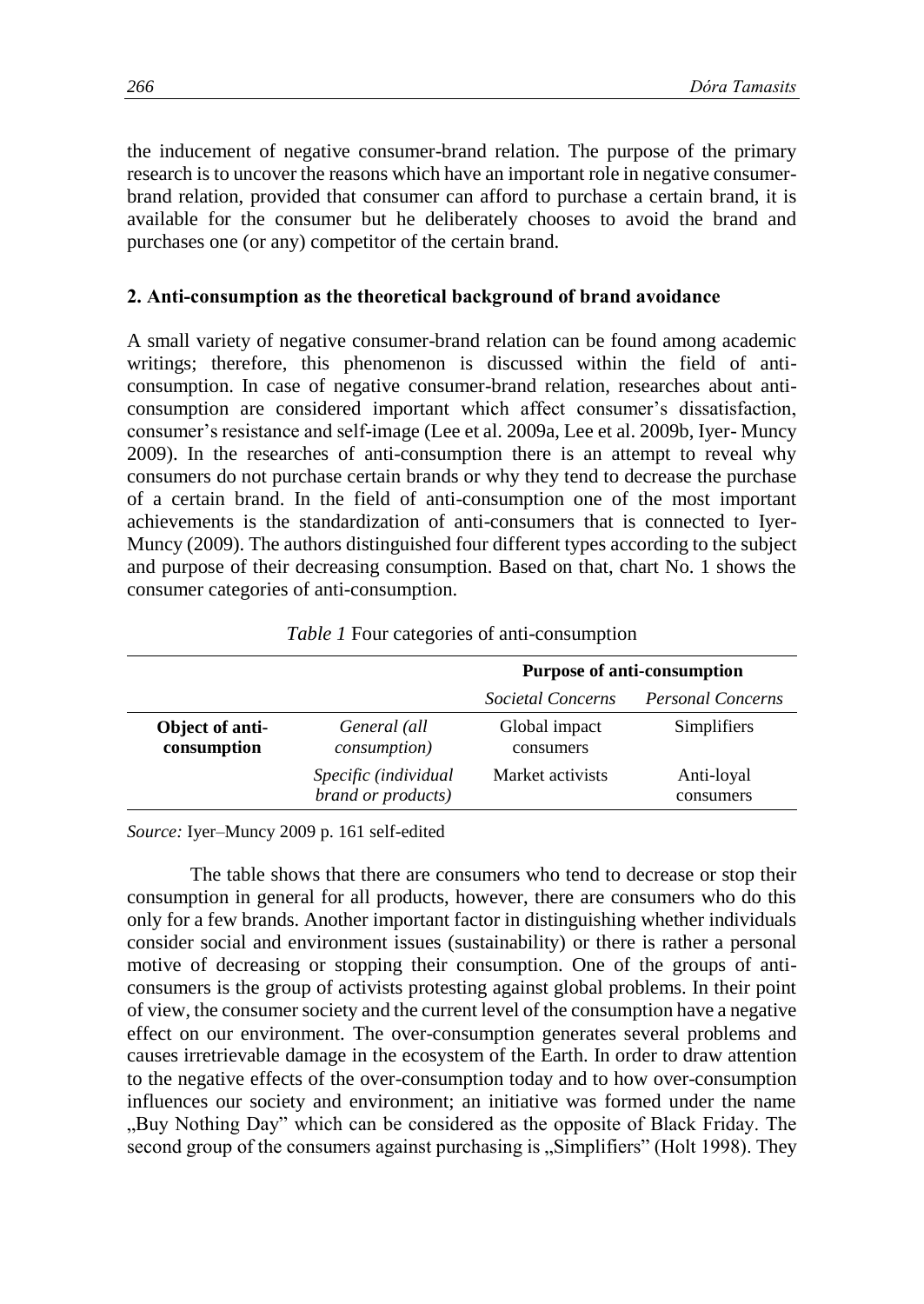give up the lifestyle of the consumer society and choose a simpler, less consumptionoriented lifestyle. They think that the negative effect of the consumer society is the stress, fatigue and disillusion so the turn away from consumption-oriented lifestyle is based on an inner commitment. The activists of the market avoid a certain brand since according to them the brand or the company causes social problems. They are supported by several media in order to widespread the information regarding the negative effect. At last, the group of anti-loyal consumers intentionally do not purchase certain brands because in their opinion the brand is "incompetent" or they have negative experience with the brand (Iyer–Muncy 2009). Based on the standardization of anti-consumers it is clear that the research of brand avoidance becomes multidimensional therefore it is worth to examine the phenomenon in a broader perspective. However, within this study the most relevant category is the group of the anti-loyal consumers since in my primary research I focused on the motivations of brand avoidance concerning one given brand.

### **3. Motivations of brand avoidance**

There is no generally accepted definition of brand avoidance, there is usually an attempt to reveal behavioral patterns and motivations behind the phenomenon (Hogg 1998, Lee et al. 2009a, Lee et al. 2009b, White et al. 2012). The phenomenon of brand avoidance is formulated by Lee and the co-authors (2009b) when consumers deliberately refuse the purchase of a brand. The phenomenon suggests that consumer can financially afford to purchase the brand and it is physically available but he does not buy it. In an exploratory research Lee and the co-authors (2009a) classified the motivations in four main categories which may have a central role in brand avoidance. In furthers, Knittel el al. (2016) defined a fifth category also in an exploratory research. The motivations of brand avoidance are shown in figure Nr.1.

| <b>Experiential</b>                                                            | <b>Identity</b>                                                               | Moral                                           | Deficit-Value                                                                 | <b>Advertising</b>                                                        |
|--------------------------------------------------------------------------------|-------------------------------------------------------------------------------|-------------------------------------------------|-------------------------------------------------------------------------------|---------------------------------------------------------------------------|
| avoidance                                                                      | avoidance                                                                     | avoidance                                       | avoidance                                                                     |                                                                           |
| $\cdot$ Poor<br>performance<br>• Inconvenience<br>$\cdot$ Store<br>environment | • Negative<br>reference<br>group<br>• Inauthenticity<br>• Deindividuati<br>on | $\bullet$ Anti-<br>hegemony<br>• Country effect | • Unfamiliarity<br>• Aesthetic<br>insufficiency<br>$\cdot$ Food<br>favoritism | $\cdot$ Content<br>• Celebrity<br>endorser<br>$\cdot$ Music<br>• Response |

*Figure 1* Motivations of brand avoidance

*Sources:* by Lee et al. (2009a); Lee et al. (2009b); Knittel et al. (2016); Nenycz-Thiel– Romaniuk (2011); White–Breazeale–Webster (2012) self- edited

Experiential avoidance means negative experience associated with the use and dissatisfaction of the brand. Experiential avoidance comes from the fact that promises of the brand do not match with the expectations of the consumer. He compares the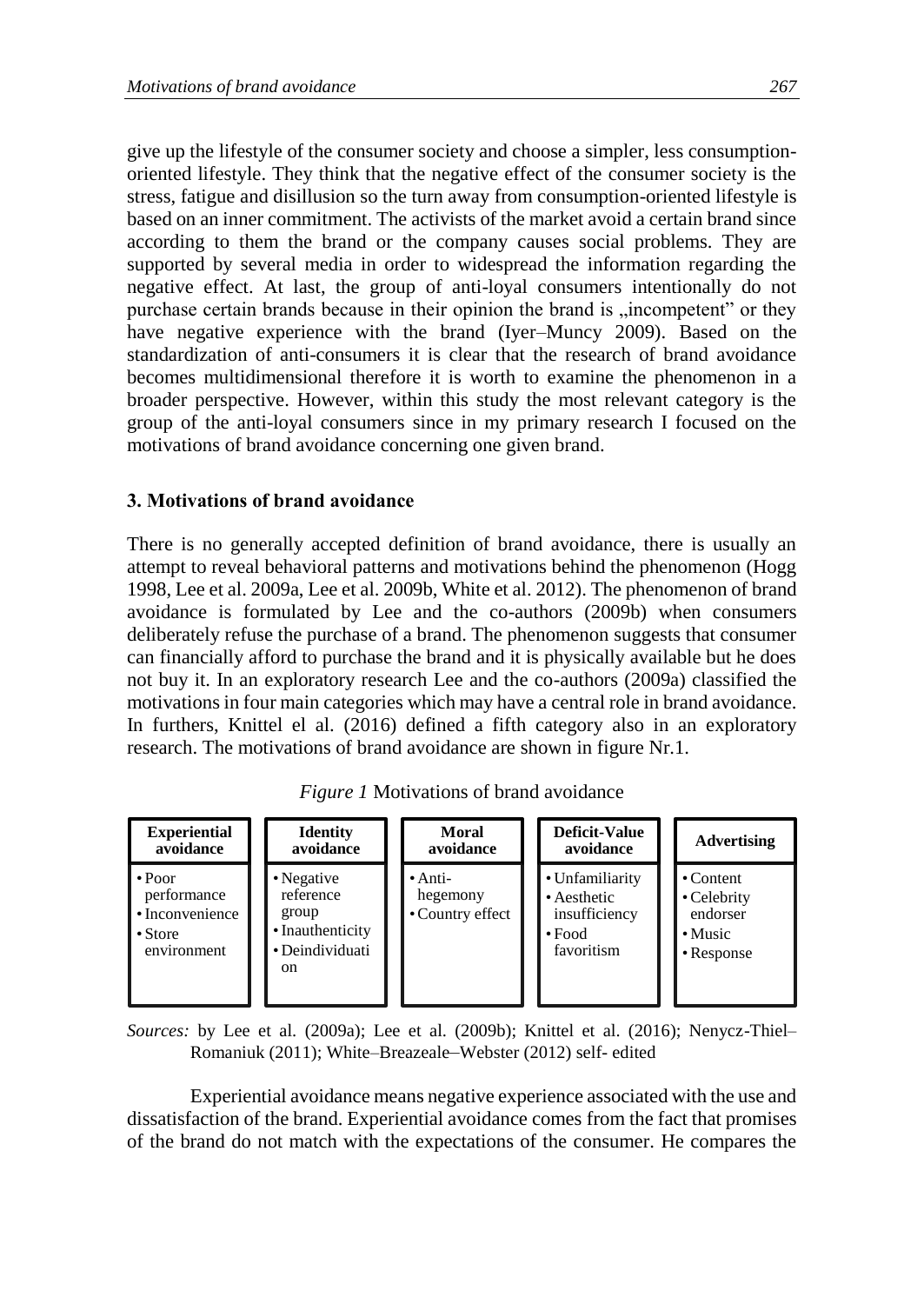expected and desired performance of the brand with the actual performance and if expectations do not match with the performance of the brand, it leads to dissatisfaction and brand avoidance (Lee et al. 2009a, Szántó 2003). Dissatisfaction includes the dissatisfaction associated with the performance of a certain brand and with the environment of the purchase itself.

Identity avoidance refers to factors which are associated with symbolic meanings of the brand and with the self-concept. The image of the brands mainly influence which brand is purchased by consumers since they can identify themselves based on the personality and symbolic meanings associated with the brand. The congruency of the individual's identity and the image suggested by the brand is called self-image congruence in academic writings (Sirgy 1982, Kressman et al. 2006, Grzeskowiak–Sirgy 2007, Gyulavári–Malota 2014). This is the phenomenon when the decision of consumer depends on how much the product image matches the selfconcept of the consumer. It was laid down by Grubb And Grathwohl (1967) that selfconcept has a value for the individual and his behavior, consumer's attitude is aimed at his defense and at the emphasizing the self-concept. The incongruence between the image suggested by the brand and the individual's identity leads to brand avoidance as there is a rejection of an undesired self-image behind the motivation of rejection. Identity brand avoidance includes the negative reference group, lack of authenticity and deindividuation. Negative reference group is a group where the consumer does not want to belong, that he refuses and whose values the consumer does not share (Lee et al. 2009b). The results of exploratory research of White–Breazeale–Webster (2012) show the difference from the classic brand user as the motivations of the brand avoidance. According to their views, brand avoidance is occurred partially in order to defense , self", furthermore the aim is the preserve of the social self-concept where opinions of others might be dominant. Brand avoidance where the aim is to preserve social self-concept determined by White–Breazeale–Webster (2012) might be motivated by that consumers do not want to communicate towards other consumers that they belong to a lower social class by using a certain brand so they rather avoid them. In this case it is worth noting that there might be brands which are suitable to be used at home (where it cannot be seen by others), but they are not good enough to be seen that it is used. This perception of public feedback – the opinion or reaction of others – distinguishes consumers avoiding a certain brand in favor of their social selfconcept from those who avoid brand because of the defense of 'inner-self" (White– Breazeale–Webster 2012). Moreover, there are consumers who refuse certain brands in order to emphasize their personality since by consuming they do not intend to belong to those who follow the trends. They refuse certain brands since they prefer to be separated from the other consumers who follow the taste of the mass (Kovács 2009). Through this line of thought it is clearly seen that social interactions have an important role in researches of choosing brands and avoiding them.

In standardization of brand avoidance, the next category is the moral or ideological avoidance which can be based on the lack of corporate responsibility, country effects or power imbalance that is associated with imbalance between the power of a brand/company and the consumer (Lee et al. 2009a).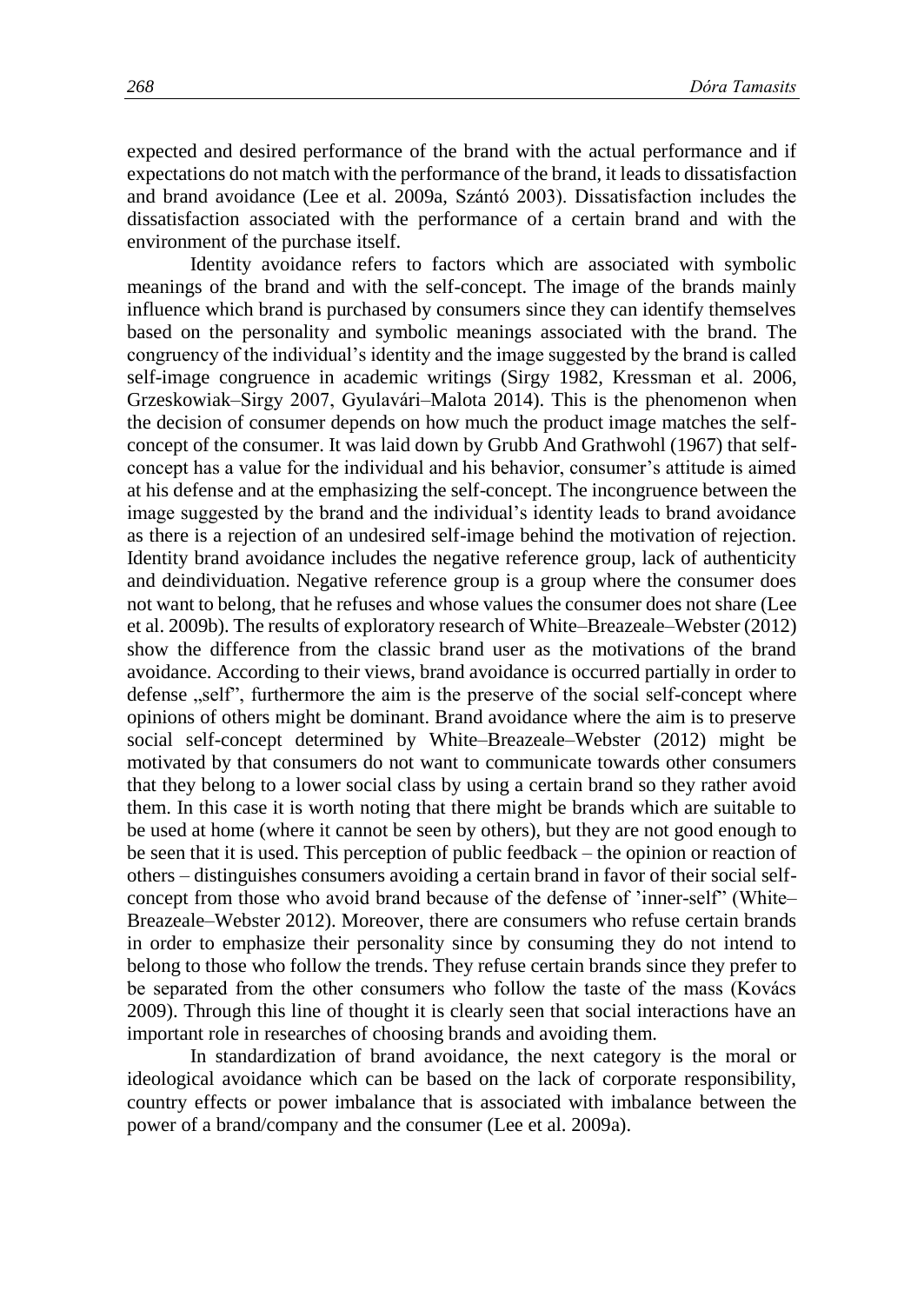The fourth category of brand avoidance is the deficit-value avoidance. Before consumer even could try a certain brand, he refuses it since the brand is perceived as bad because of the packing or because it is a new brand so the consumer is mistrustful. The quality that the consumer gets for a certain price, does not worth to him. Consumer goes through a pre-judgment whereby he decides not even to try it because it does not match his expectations. Deficit-value brand avoidance occurs when the price of the brand is not acceptable compared to the benefits deriving from the brand (Lee et al. 2009b). Consumers might avoid brand which reflect low quality therefore they have deficit-value (Lee et al. 2009b). Extending the four categories laid down by Lee et al. (2009b), Knittel (2016) and his co-authors revealed brand avoidance due to advertisements. In their researches they point out that brand avoidance can be triggered by less attractive content or advertisement message, celebrities in advertisements whom the consumer does not like, the music that evokes negative emotions in the consumer and the answers given to the advertisements which reflect to the subjective perception of the message recipient (Knittel 2016).

White–Breazeale–Webster (2012) have already highlighted the abovementioned motivations of brand avoidance. According to the three authors a brand can be active or passive trigger of phenomenon of brand avoidance. Brand is the active trigger of brand avoidance in case the consumers perceive ethnic or any other kind of discrimination or they think that the brand is responsible for social or economic problems. However, according to White–Breazeale–Webster (2012) the brand can also be the passive trigger of brand avoidance. Consumers usually associate the brand with a previous event from the past which the consumer has bad memories about. By refusing those brands which consumers have bad memories about, they try to avoid an undesired association. In this case individuals commonly have deep-rooted bad experience with the brand. It is worth to note that these negative experiences may be totally independent from the performance of the brand, for example a person who played a negative role in consumer's life, liked this brand (White–Breazeale–Webster 2012).

The above-mentioned conclusion shows that several reasons can lead to brand avoidance and these can be caused by social interactions, the subjective interpretation of the consumer or previous negative experiences. Memory also plays a central role since negative experiences may have a long-term effect in choosing a brand.

### **4. Methodology**

The main goal of current research was to explore if the motivations of brand avoidance well known in the international academic writings can be also identified in domestic environment. I desired to reveal which behavioral and emotional manifestations alongside the negative relations to the brand can be defined. The topic of brand relationship is a highly emotion-driven field which requires a profound, exploratory research. So there is a reason why the experts of this field (Aaker 1997, Fournier 1998, Aggarwal 2004, Lee et al. 2009a, Lee et al. 2009b) also choose the qualitative methods. To reveal the motivations of brand avoidance I carried out the research in two steps. Firstly, I conducted the research as a two focus groups research, among a smaller but worldwide the mostly studied group (Rapp–Hill 2015) overall with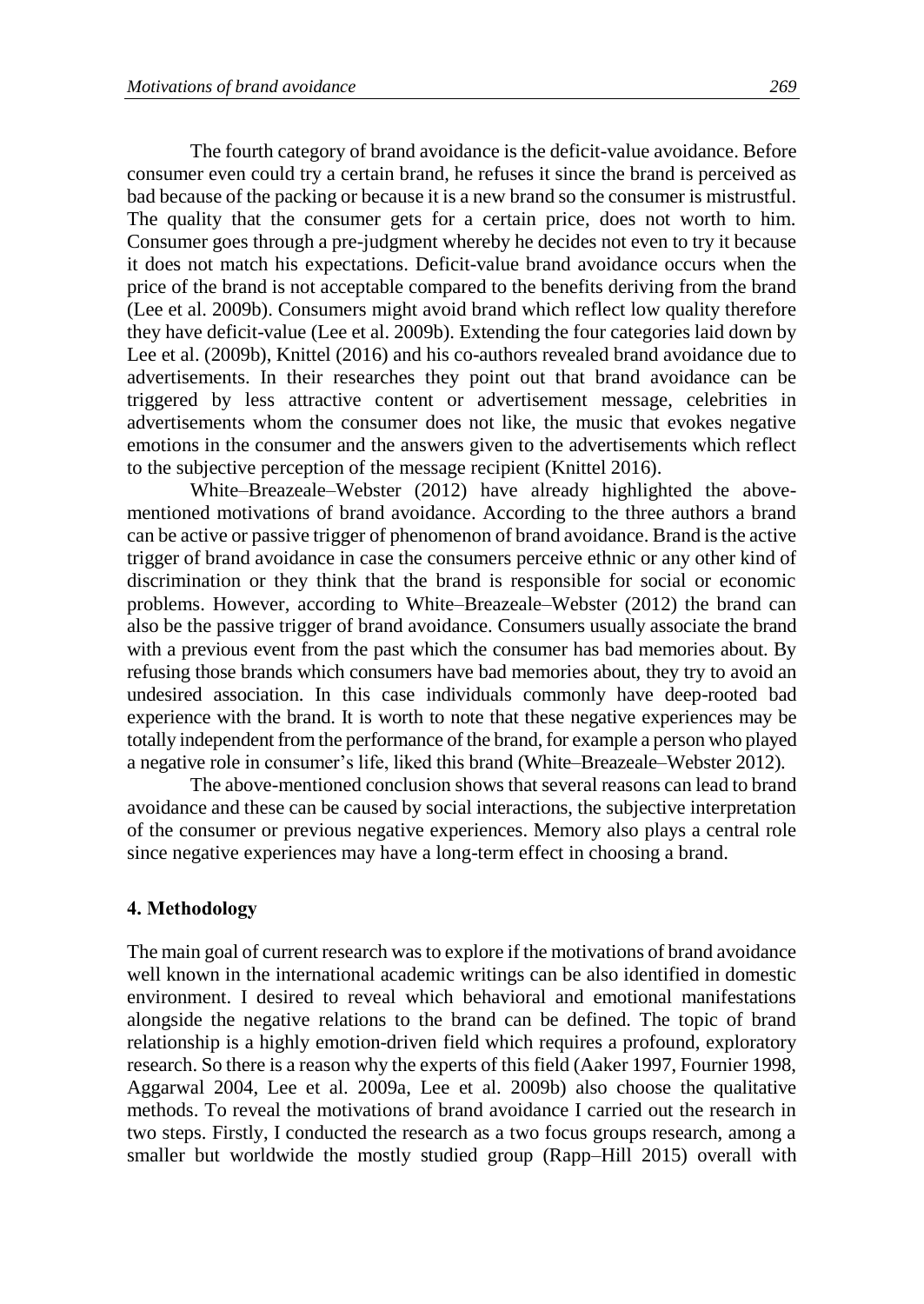participation of 15 university students. After that I prepared three in-depth interviews among people aged 28-38. The two different kinds of target groups were aimed to get a more complex picture of the motivations of brand avoidance. Both the in-depth interviews and focus group survey were carried out within half-structured frameworks so that participants could open up more. The methodology of the in-depth interviews and focus group survey slightly differ from each other. Due to the feature of both methodology I made some minor changes. During the focus group survey participants had to name one brand that they refuse, furthermore a product category and an emotion the brand makes him to feel. Within the in-depth interviews I asked the participant to list at least three, maximum five brands they could afford to purchase and it is available for them but they deliberately reject to purchase them. Moreover, if there are no other available products in that category in the store, they would buy rather nothing in that category if only that one product is available that they do not like. Participants of the in-depth interviews could freely choose three or five product or service brand. The only criteria were to choose only one brand from one product category. The goal of both the focus group survey and the in-depth interview as well was to reveal the attitude, experience and feelings of the individuals concerning the brand avoided. A screening questionnaire was also included in the interviews in order to avoid cases when there is a general rejection of the brand as the research of brand avoidance is not possible in this case. These were taken out from the analysis.

### **5. Results**

In general, participants of both in-depth interviews as well as focus groups found it difficult to speak about the topic and the questions I have asked were considered too personal. Typically, clothing, smartphones, food, beverage, cosmetic articles and car brands were listed among rejected brands. In category of food there were cases when the product itself was rejected because of allergies so consumer does not purchase it or it does not fit into the lifestyle he tries to follow. In this case I ignored this brand in my research. In the followings, I will present the findings of my primary researches which makes it possible to reveal the motivations of brand avoidance of the participants. Result are summarized along the following 6 findings (F).

### *Finding 1: Most of the participants have previous experience with the brand.*

With one exception, participants mentioned brands which they had used, whether they purchased it or received it as gift. In this case the performance of the product researched in academic writings turns out as motivation of brand avoidance. The performance desired by participants did not match the real performance experienced. In some cases, their revulsion manifested in negative word-of-mouth.

*'I used to buy and love this brand but now I cannot find any clothes for me. There are problems with the quality, style and size as well. I simply do not enter this shop.' (Viki) 'Yes, I got it as a gift but I would not buy clothes for me there.' (Adri) 'I was really disappointed with my last phone and since then I have been telling everybody not to buy it.' (Anna)*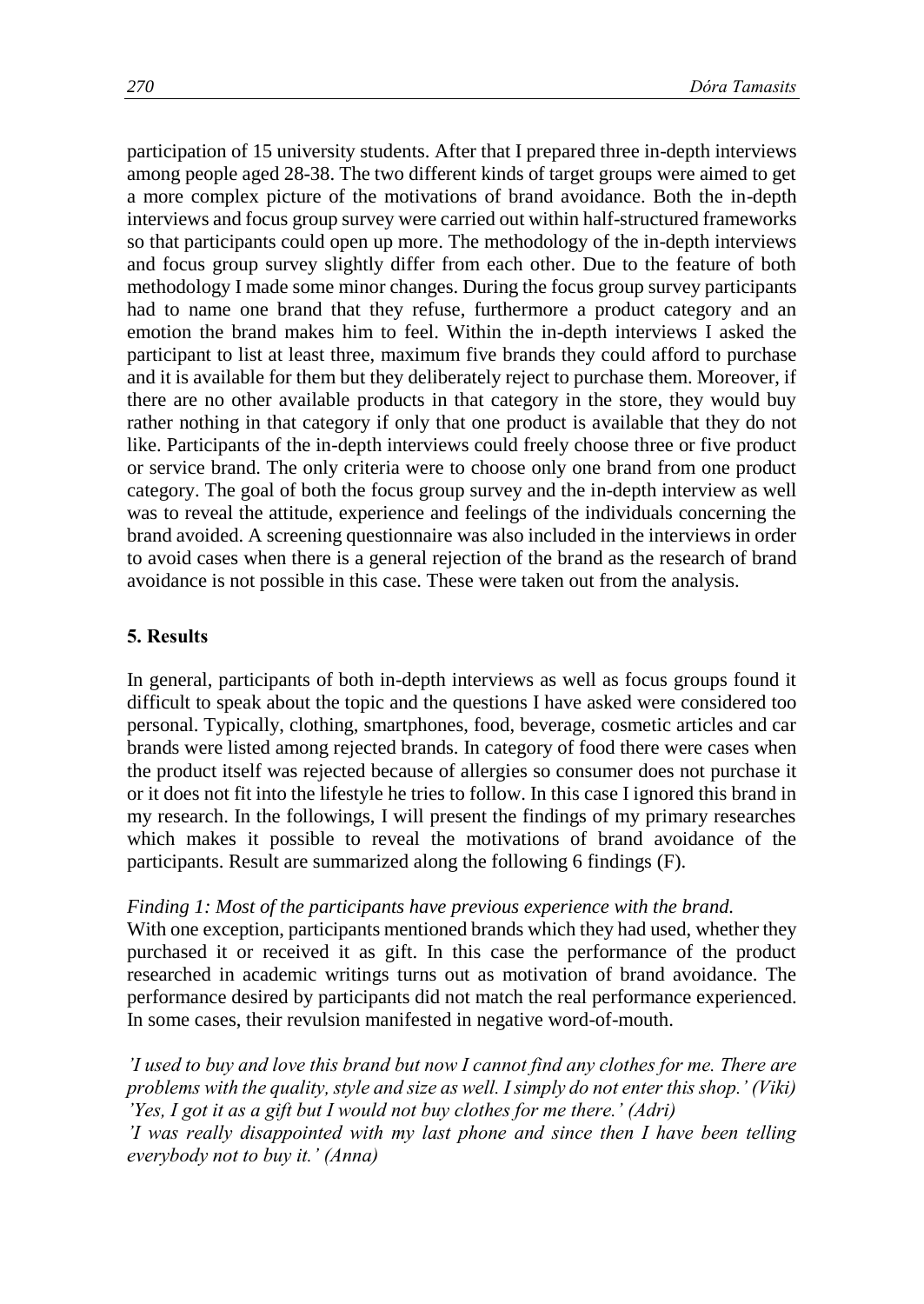It is also important to note that brand avoidance can also be triggered by indirect relation between individual and brand, in this case brand avoidance is not directly triggered by use of the brand.

*'I was sitting in the car only as a passenger.' (Linda) 'I have not driven this type of car but I have already sat in such a type. It was not comfortable and I did not feel safe.' (Viki)*

The above findings belong to the category of experiential avoidance well known from the academic writings since the reason of brand avoidance results from previous experience or actual use of the brand.

## *F2: Brand avoidance does not develop necessarily due to real consumer-brand interaction.*

It is a key finding that antipathy against the brand can develop in the individual even before trying the product. This is due to the brand image evolved in the individual and to the image developed about the typical user of the brand.

*'Personally, I have never had this type of dress but it has a really poor quality and it is expensive only because celebrities wear them. This really annoys me.' (Brigi) 'I have never used it and I do not intend to.' (Linda)*

*F3: The incongruence between individual's identity and the image suggested by the brand may trigger the brand avoidance.*

Typically, the negative manifestation against the chosen brand derives from the fact that the suggested image of the brand is not attractive for people surveyed, in fact, the brand is repulsive for them and they do not intend to identify themselves with typical users of the brand.

*'The product itself is good but I do not like it because of those who use it.'(Csaba) 'I do not want to became a user of mass products because people using this are boring, ordinary people of the middle-class.' (Linda)*

*'It is typical American; you meet it everywhere like a brainwashing mainstream. It is like they want to force it, moreover, if you do not have an iPhone, you may feel you are nobody. I do not want to belong to this medium.' (Adri)*

Brand avoidance is also motivated by the desire to be separated from those following the trend. People surveyed do not intend to increase the mass by consuming that product.

*'It is so fashionable and it is so much popular that everybody wants to purchase it. If there still were button mobile phones, I would definitely use that.' (Péter)*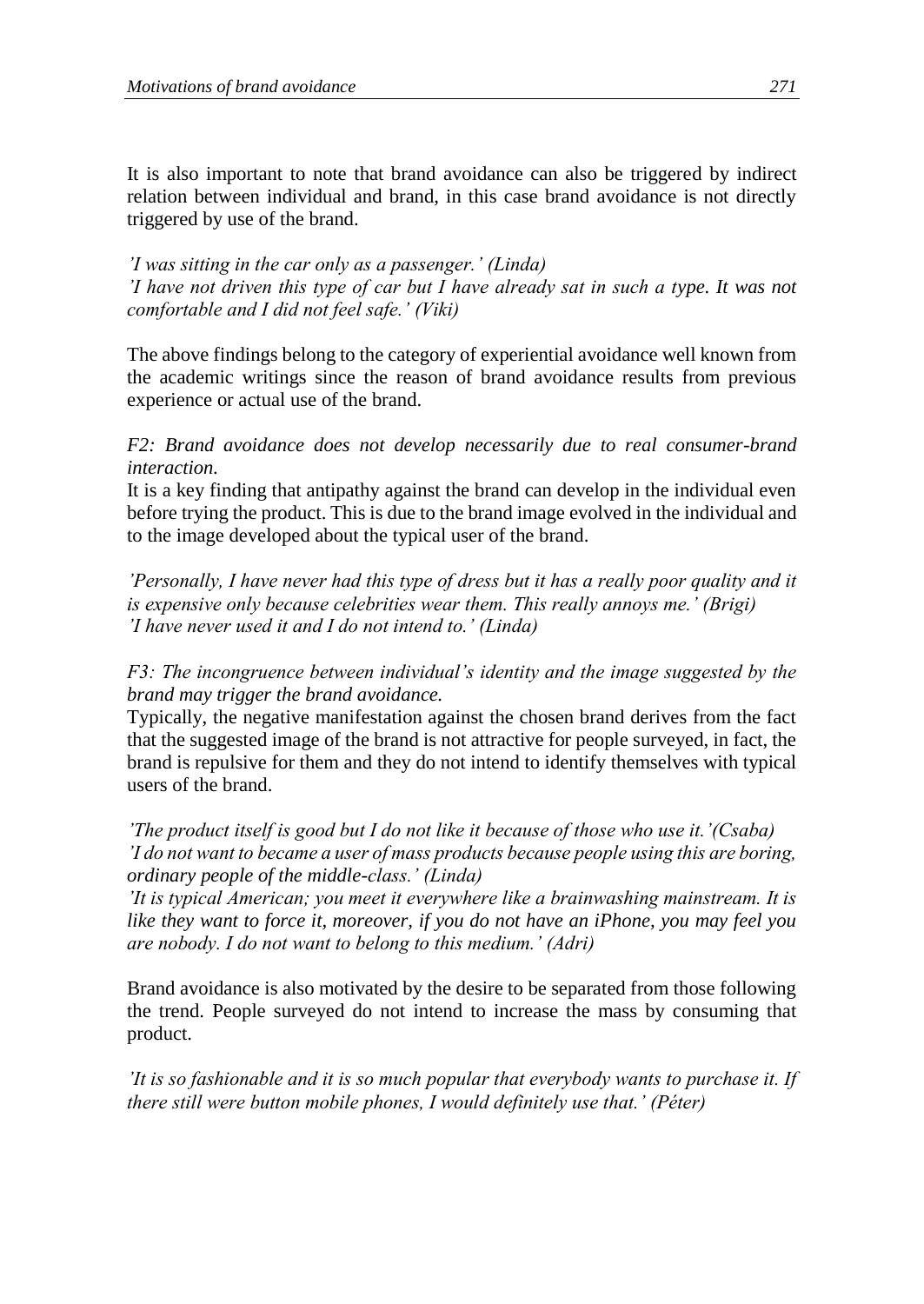It is an important observation that participants know people who buy the brand they are avoiding. In most cases people living in participant's immediate environment (family members, friends) are those who use the mentioned brand.

*'The ones I know suffer from lack of confidence. They want to present something outwards, would like to stand out in the crowd, I look at them as buddies.' (Adri) 'Many people use it around me. They want to keep pace with the trends, they are interested in new things and do not want to miss anything new. I do not judge them.' (Viki) 'He is my sibling but he buys it because it tastes better.'(Linda)*

*F4: If the rejection of the brand is emotional then it is quite intense.* Moral avoidance appears intensively which can be associated with negative personal story as well. Participants described the issued brand as repulsive, repellent, anxious and frustrating.

*'I was a child, you could mainly travel to the Easter European countries and you had to wait a lot at the borders where there were these cars. There remained a memory with me that you had to be afraid of border control because on the way there you were afraid what if they took the money you have with you. On the way back home we were afraid what if they took what we bought there. There were always Skoda's around us. I have an anxious feeling of Skoda which I would like to avoid.' (Linda)*

*'It is terrible, I hate it, it freezes, it keeps crashing, the battery drains fast – maybe just this model but everybody I know and uses this model hates the phone, it is impracticable.' (Viki)*

In light of the above mentioned opinions it is to conclude that brand avoidance may have different levels which can be caused by dissatisfaction due to poor quality or a previous personal negative experience.

### *F5: Advertisements are significant in brand avoidance.*

It was observed that participants were generally satisfied with the products but they do not purchase them due to the advertisements. However, it should be noted that in this case it is not totally an avoidance since if participants do not have a choice, they would purchase that brand. First of all, the mentioned brands were avoided by the interviewees due to their content and to the message they suggest.

*'I would definitely not buy Pepsi. I do not like the advertisements, at most I would only chose it if there is no other option in a restaurant. It is lagging behind and does not see what is going on all around the world. It is trashy what Pepsi is doing in the world we live in. Advertisements should not approach from such a perspective; they should be more socially conscious. Pepsi does not perceive anything happening around them.' (Linda)*

*'It is pretty sneaky because they communicate how great it, how good that it is everywhere, whereas it is a trash. Advertisements do not suggest this and even children can afford to buy them' (Adri)*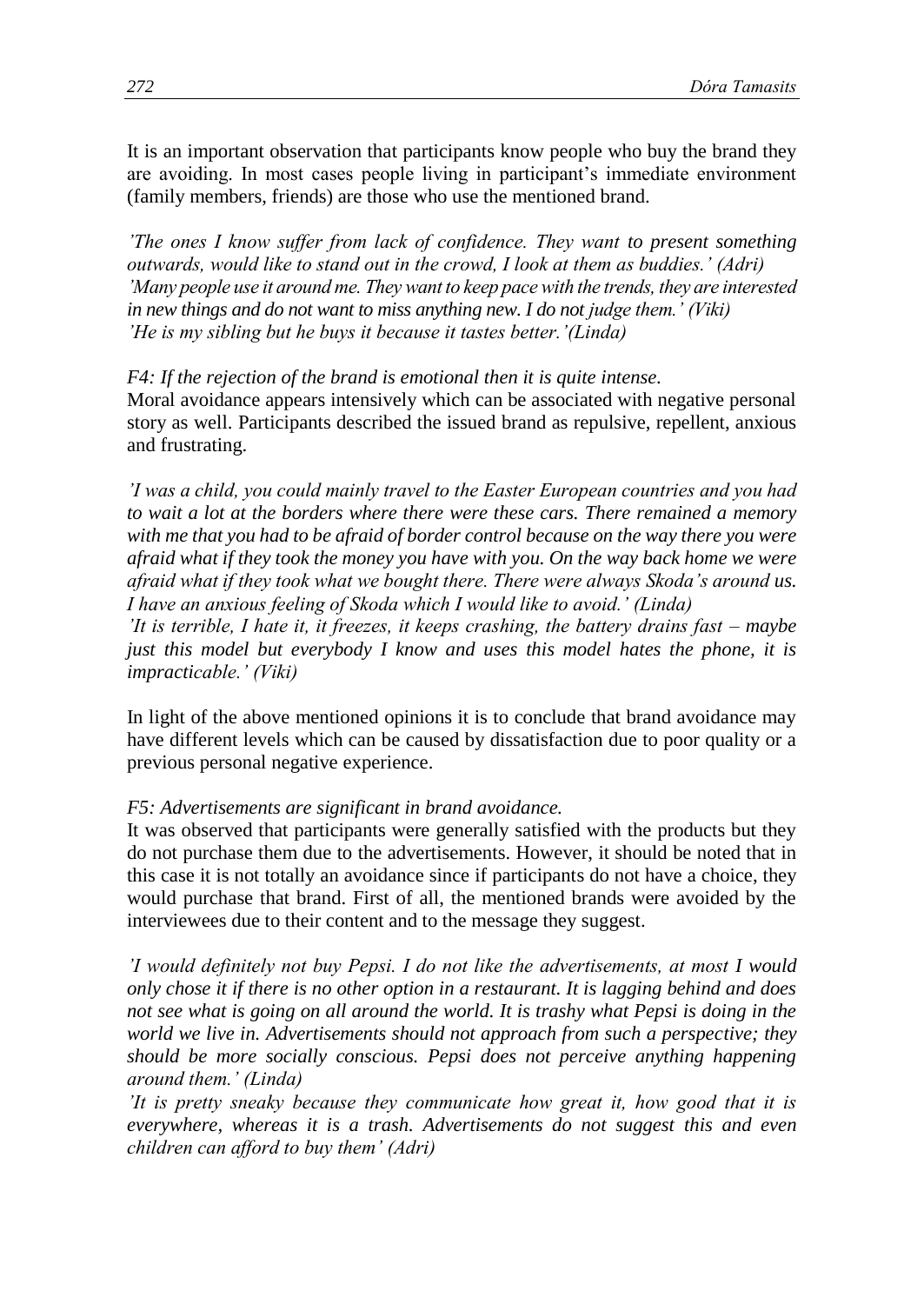### *F6: The purchase of the avoided brand may happen in the future.*

The interviewees do not isolate themselves from the purchase of the given brand, except in case of some brands. However, it is noteworthy that they would not buy the product for personal use. For personal use they would purchase it only either if disincentive factors disappeared why they are currently avoid the brand or if they were forced in such a situation.

*' I would definitely not buy it for myself, maximum as a gift.' (Adri) 'I would buy it under compulsion, if there is nothing else in the restaurant' (Linda) 'Yes, if there is something in his size what he likes' (Viki)*

The above-mentioned findings are diverse in the view of the motivations of brand avoidance. According to the findings, the reason of brand avoidance is usually a previous negative experience with the use of the brand. At the same time, it is an essential finding that antipathy against the brand may evolve in the consumer even before testing the product. The reason of this is the brand image emerged in consumer's head and the image of the typical user of the brand. It also needs to be emphasized that results are strongly restricted by the size and content of the pattern so researches only show the opinions of those participating in the survey, these cannot be considered generally applicable.

### **6. Conclusion, recommendation**

Despite the fact that the current research was carried out to a small group (2 focus groups with 15 university students, and 3 in-depth interviews between the ages of 28-38) are not suitable for generalizing the results, but the findings show well the relevance of researching brand avoidance. The motivations revealed in the qualitative research are in accordance with those demonstrated in academic writings. From the types of the motivations for brand avoidance, identity avoidance and experiential avoidance were the most significant ones in my research while brand avoidance caused by advertisements is less remarkable. It is important to highlight that based on the findings participants do not close themselves off to purchase of the mentioned brands, however, they would not buy them for personal use or just in case if disincentive factors disappeared why they do not purchase them. Brand avoidance mostly results from a previous negative experience which may be related rather to the use of the brand than to some negative experience. Emotions were less outstanding in connection with a brand avoided, but in case they appeared those were extremely intense.

The practical use of researching brand avoidance is particularly relevant for brand management. If consumers consider a brand negative, it is worth to focus on another field from marketing aspect. Experiential brand avoidance can be effectively addressed with developing a proper complaint handling or repositioning the brand may be also a possible solution. Moreover, negative attitude to the brand can be changed positively if the brand or the company takes actions for corporate social responsibility and this has a press coverage. However, in case of experiential brand avoidance, improving the product quality might be advisable for companies.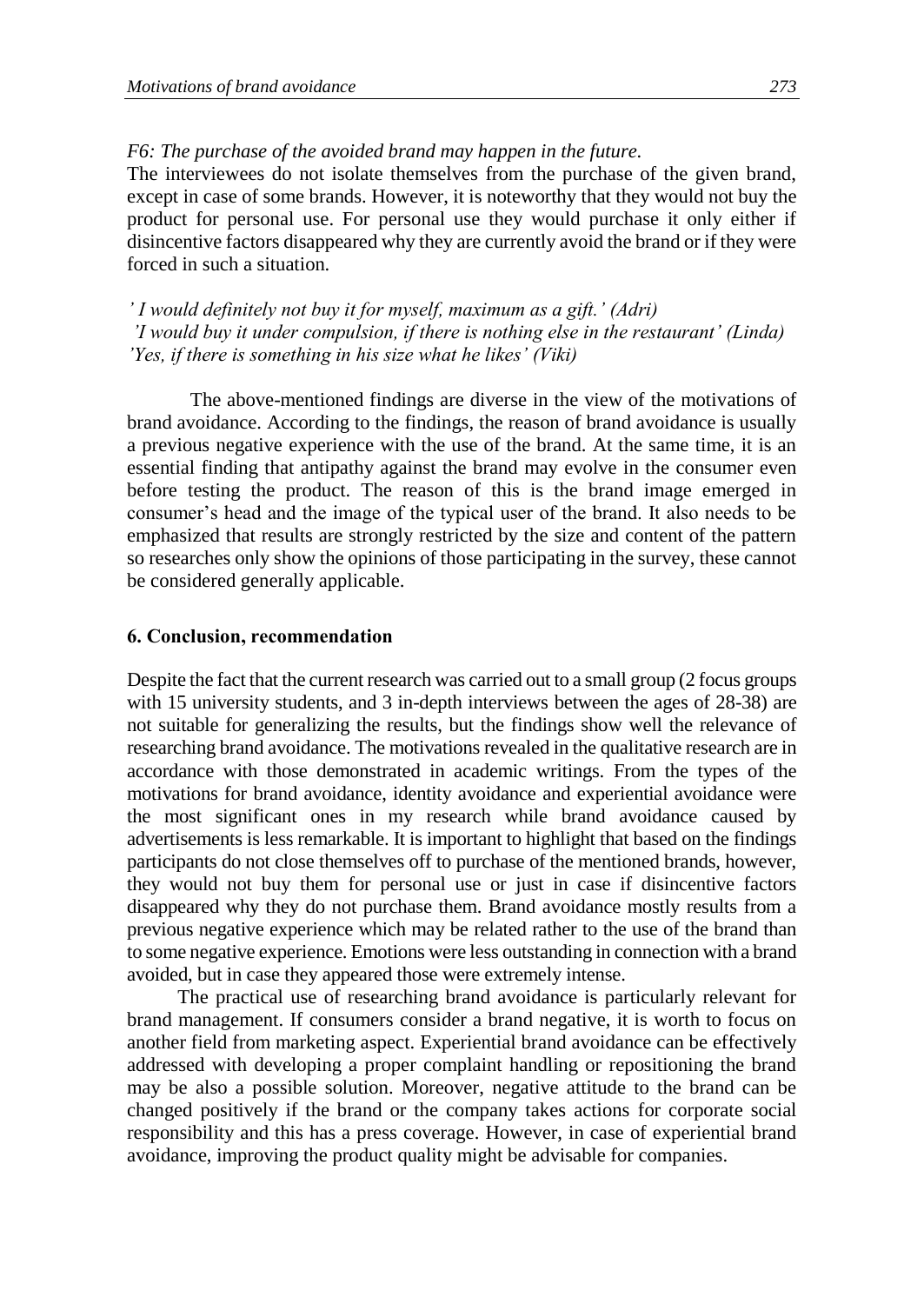### **7. Summary**

Understanding how consumers perceive the benefits of the brands, how they interpret the message of the brand and the brand personality contributes to the development and function of consumer-brand relation. The goal of current research was to point out to the motivations of negative consumer-brand relation and I aimed at revealing those motivations which are significant in brand avoidance. Findings show that brand avoidance has diverse, subjective reasons and it was outlined that brand avoidance may appear in different levels. Table 2 displays these findigs.

|    | Findings                                                                                                                      | Explanations                                                                                                                                                    |  |
|----|-------------------------------------------------------------------------------------------------------------------------------|-----------------------------------------------------------------------------------------------------------------------------------------------------------------|--|
| 1. | Most of the participants have<br>previous experience with the brand.                                                          | Participants mentioned brands which they<br>had used, whether they purchased it or<br>received it as gift.                                                      |  |
| 2. | Brand avoidance does not develop<br>necessarily due to real consumer-<br>brand interaction.                                   | Antipathy against the brand can develop<br>in the individual even before trying the<br>product.                                                                 |  |
| 3. | The incongruence between<br>individual's identity and the image<br>suggested by the brand may trigger<br>the brand avoidance. | The negative manifestation against the<br>chosen brand derives from the fact that<br>the suggested image of the brand is not<br>attractive for people surveyed. |  |
| 4. | If the rejection of the brand is<br>emotional then it is quite intense.                                                       | Brand avoidance appears intensively<br>which can be associated with negative<br>personal story as well.                                                         |  |
| 5. | Advertisements are significant in<br>brand avoidance.                                                                         | The mentioned brands were avoided by<br>the interviewees due to their content and<br>to the message they suggest.                                               |  |
| 6. | The purchase of the avoided brand<br>may happen in the future.                                                                | The interviewees do not isolate themselves<br>from the purchase of the given brand,<br>except in case of some brands.                                           |  |

*Table 2* Findings

*Source:* self-edited based on my qualitatitve research

Negative emotions and bad experience with the brand might be relevant in the brand avoidance therefore it is worthwhile to reveal what kind of roles these factors have in developing and continuing negative attitude towards the brand. The finding that participants would purchase the avoided brand in most cases - even if not for personal use – raises further questions. Future researches may focus on cases whether an influencer can persuade the consumer to buy the brand which is avoided due to some reasons. Moreover, based on the dynamic of consumer-brand relation, it may be an exciting research field, towards which brands consumer change their opinion and due to what. Another point is strongly related to this, specifically if there is a brand in consumer's life which they previously claimed not to purchase but later on they did. Current research examined the brand avoidance in a qualitative way, however, it would be worth carrying out quantitative researches in this field.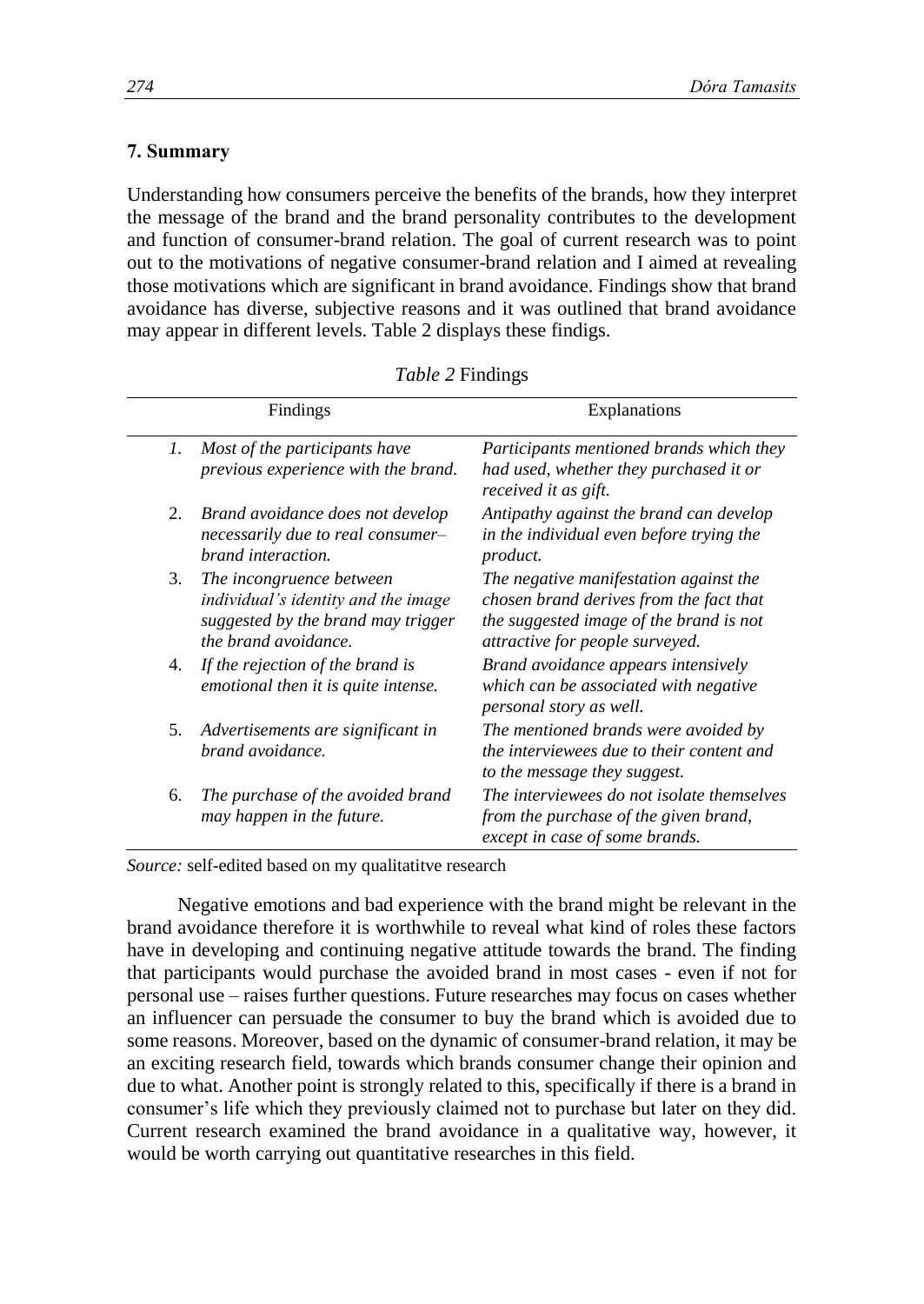#### **References**

- Aaker, J. L. (1997): Dimension of brand personality. *Journal of Marketing Research*, 34, 347–356.
- Aggarwal, P. (2004): The Effects of Brand Relationship Norma on Consumer Attitudes and Behavior. *Journal of Consumer Research*, 31– June 87–101.
- Belk, R.W. (1988): Possessions and the Extended Self. *Journal of Consumer Research*,15– September 139–168.
- Fournier, S. (1998): Consumers and Their Brands: Developing Relationship Theory in Consumer Research. *Journal of Consumer Research*, 24, 343–372.
- Grzeskowiak, S. Sirgy, J.M. (2007): Consumer Well–Being (CWB): The Effects of Self–Image Congruence, Brand Community Belongingness, Brand Loyalty, and Consumption Recency. *Applied Research Quality Life*, 2, 4, 289–304.
- Grubb, E.L. Grathwohl, H. L. (1967): Consumer Self–Concept, Symbolism and Market Behavior: A Theoretical Approach. Journal of Marketing. 31– October 22–27.
- Gyulavári T. Malota E. (2014): Az énkép–illeszkedés elmélet szerepe a fogyasztók turisztikai desztinációértékelésében. *Marketing & Management*, 48, 3, 5–14.
- Hogg, M. K. (1998). Anti–Constellations: Exploring the Impact of Negation on Consumption. *Journal of Marketing Management*, 14, 133–158.
- Holt, D. B. (1998): Does Cultural Capital Structure American Consumption? *Journal of Consumer Research*, 25, 1, 1 –25.
- Iyer R. James A. Muncy J. A. (2009): Purpose and object of anti–consumption. Journal of Business Research, 62 160–168.
- Kovács K. (2009): A divatterjedés és a divattermékek fogyasztását befolyásoló tényezők empirikus vizsgálata a hazai fiatalok körében. Marketing&Menedzsment. 43 (1) 62–71.
- Knittel, Z. Beurer, K. Berndt, A. (2016): Brand avoidance among Generation Y consumers. *Qualitative Market Research: An International Journal*, 19, 1, 27–43.
- Kressman, F. Sirgy, M.J. Herrmann, A. Huber, F. Huber, S. Lee, D.J (2006): Direct and indirect effects of self–image congruence on brand loyalty. *Journal of Business Research*, 59, 8, 955–964.
- Lee, M. S.W. Conroy, D. Motion, J. (2009a): Brand Avoidance: a Negative Promises Perspective, Advances in Consumer Research, 36, eds. Ann L. McGill and Sharon Shavitt, Duluth, MN: *Association for Consumer Research*, 421–429.
- Lee, M. S.W. Motion, J. Conroy, D. (2009b): Anti–consumption and brand avoidance. *Journal of Business Research*, 62, 169–180.
- Levy, S. J. (1959): Symbols for sale. *Harvard Business Review*, 37, 4, 117–124.
- Nenycz Thiel, M.– Romaniuk, J. (2011): The Nature and Incidence of Private Label Rejection. *Australasian Marketing Journal*, 19, 93–99.
- Rapp, J. M. Hill, R.P. (2015): Lordy, Lordy, Look Who's 40! The Journal of Consumer Research Reaches a Milestone. *Journal of Consumer Research*, 42, 1, 19–29.